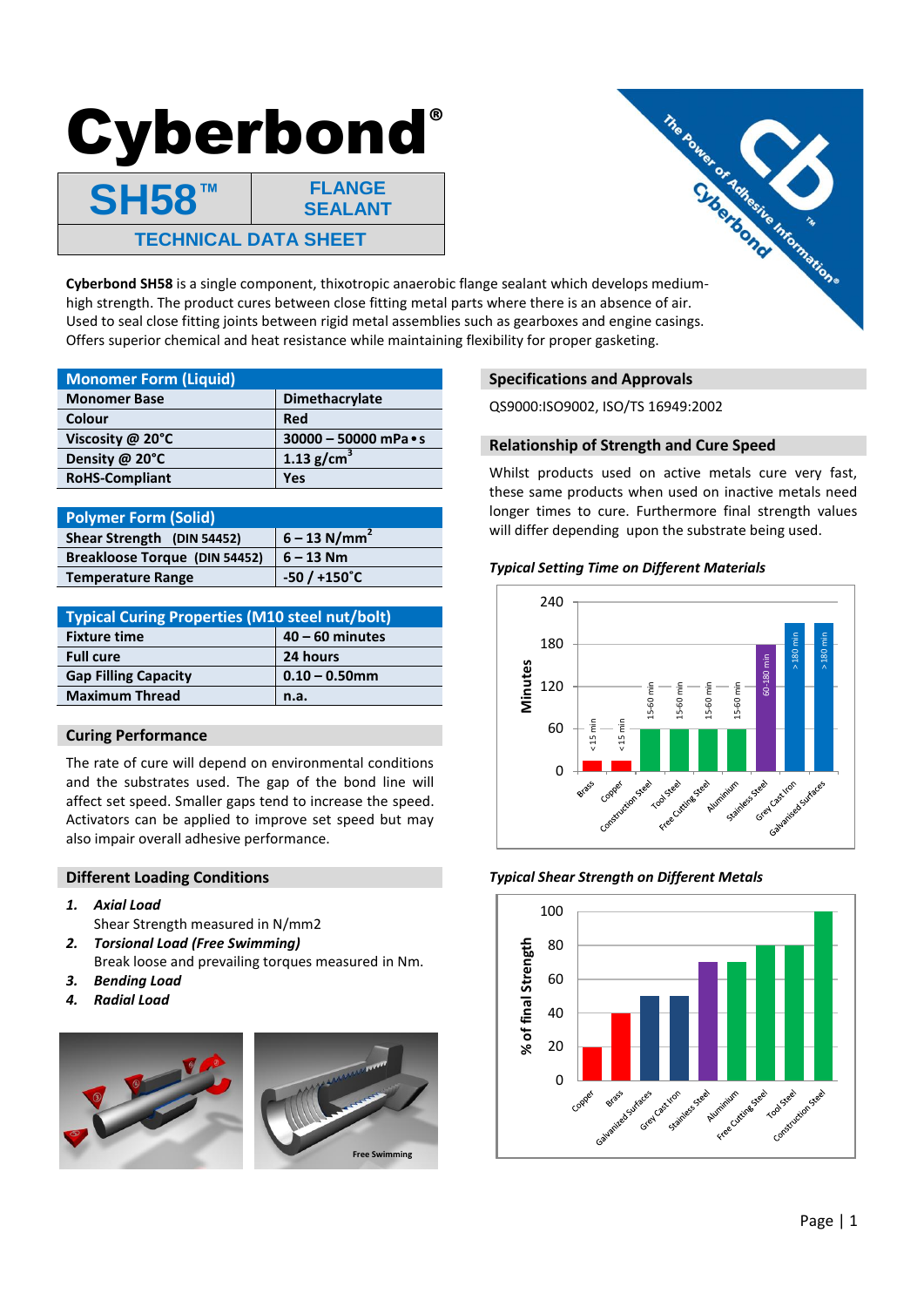#### **Strength vrs Bond Gap**

# *Shear Strength in relation to gap size (Tested acc. to DIN 54452; Steel)*



## **Heat Ageing**

*Shear strength in relation to heat ageing at higher temperatures and measured at room temperature (Tested acc. to DIN 54452; Steel)* 



#### **Hot Strength**

*Shear strength at different temperatures (Tested acc. to DIN 54452; Steel)*



#### **Chemical Resistance**

Once cured Cyberbond Anaerobic Adhesives and Sealants are resistant against a wide range of oils, industrial solvents, and gases.

> + kerosene + methanol

+ mineral oil - nitric acid + octane

+ styrene + sulphur dioxide - sulphuric acid

+ toluol

+ natural gas + nitrogen + nitrous oxide + oxygen

> (up to 30 bar, 60 degrees C)

- ozone + propane - steam

+ trichloroethylene + turpentine oil + urea, a.s. + water + xylol

+ paraffin, liquid + perchlorethylene - perchloric acid + petroleum - phosphoric acid

+ methylethylketone

#### *Liquids*

- aqua regia
- + aviation fuel
- barium hydroxide a.s.
- + benzene
- + benzoic acid
- + boric acid
- + brake fluid
- bromine
- + bunker fuel
- + butyl alcohol
- + butylene glycol
- + ethanol
- + ethyl acetate
- + ethyl acrylate
- + ethylene glycol
- + glycerine
- 
- + heptane
- + hydraulic oil
- + hydrogen cyanide
- hydrogen fluoride

## *Gases*

- + acetylene
- ammonia
- + argon
- + butane
- + carbon dioxide
- + ethane
- + ethylene
- + exhaust gas
- freon gas
- + methane

(+) resistant

#### (-) not resistant

For chemicals not listed above please refer to full version of the Cyberbond [chemical compatibility chart.](http://www.goldcoasthosting.com.au/eal.com.au/wp-content/uploads/2013/05/Chemical_Resistance_Table.pdf)

#### **General Instructions**

Surfaces to be bonded should be cleaned with Cyberbond 9999 Universal Cleaner and Degreaser or a non-oily solvent. Product should be applied in sufficient quantity to cover both surfaces. The product performs best in thin bond gaps. Very large gaps will affect the cure speed and overall strength. Good contact is essential. This product is not designed for plastics, particularly thermoplastics where stress cracking of the plastic could result. It is recommended to confirm compatibility of the product with all substrates prior to use.